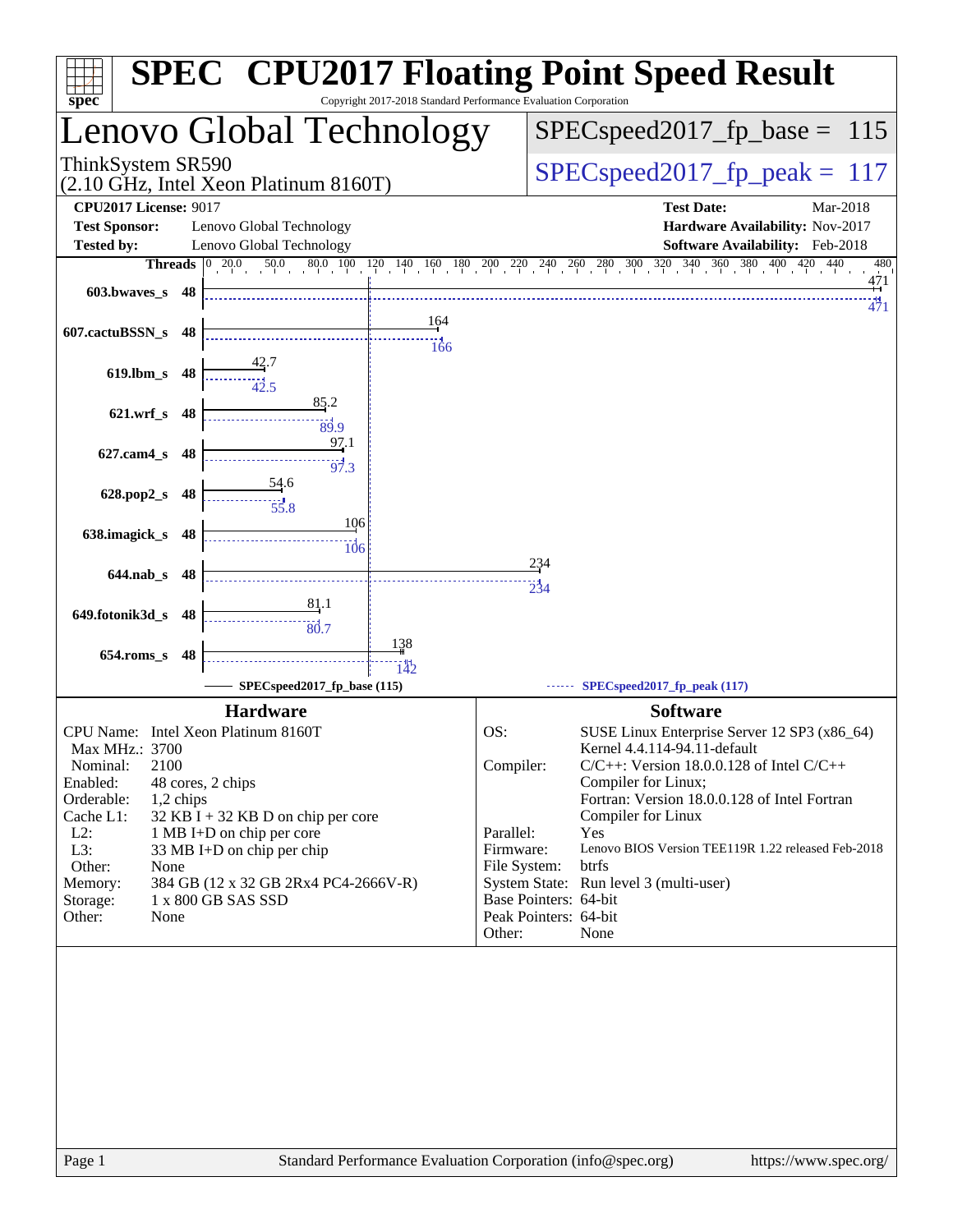

## Lenovo Global Technology

(2.10 GHz, Intel Xeon Platinum 8160T)

ThinkSystem SR590<br>  $SPEC speed2017$  fp\_peak = 117

SPECspeed2017 fp base =  $115$ 

**[Test Sponsor:](http://www.spec.org/auto/cpu2017/Docs/result-fields.html#TestSponsor)** Lenovo Global Technology **[Hardware Availability:](http://www.spec.org/auto/cpu2017/Docs/result-fields.html#HardwareAvailability)** Nov-2017 **[Tested by:](http://www.spec.org/auto/cpu2017/Docs/result-fields.html#Testedby)** Lenovo Global Technology **[Software Availability:](http://www.spec.org/auto/cpu2017/Docs/result-fields.html#SoftwareAvailability)** Feb-2018

**[CPU2017 License:](http://www.spec.org/auto/cpu2017/Docs/result-fields.html#CPU2017License)** 9017 **[Test Date:](http://www.spec.org/auto/cpu2017/Docs/result-fields.html#TestDate)** Mar-2018

#### **[Results Table](http://www.spec.org/auto/cpu2017/Docs/result-fields.html#ResultsTable)**

|                  | <b>Base</b>                      |                |       |                |            |                |            | <b>Peak</b>    |                |              |                |              |                |              |
|------------------|----------------------------------|----------------|-------|----------------|------------|----------------|------------|----------------|----------------|--------------|----------------|--------------|----------------|--------------|
| <b>Benchmark</b> | <b>Threads</b>                   | <b>Seconds</b> | Ratio | <b>Seconds</b> | Ratio      | <b>Seconds</b> | Ratio      | <b>Threads</b> | <b>Seconds</b> | <b>Ratio</b> | <b>Seconds</b> | <b>Ratio</b> | <b>Seconds</b> | <b>Ratio</b> |
| $603.bwaves$ s   | 48                               | 125            | 472   | 125            | 471        | 126            | 467        | 48             | 125            | 471          | 125            | 471          | 126            | 468          |
| 607.cactuBSSN s  | 48                               | 102            | 163   | 102            | <u>164</u> | 102            | 164        | 48             | 100            | 166          | <b>100</b>     | <b>166</b>   | 101            | 166          |
| $619.1$ bm s     | 48                               | 122            | 42.8  | 123            | 42.6       | <u>123</u>     | 42.7       | 48             | <u>123</u>     | 42.5         | 123            | 42.5         | 123            | 42.5         |
| $621$ .wrf s     | 48                               | 155            | 85.5  | 156            | 84.9       | 155            | 85.2       | 48             | 147            | 89.9         | 147            | 89.8         | 147            | 90.0         |
| $627$ .cam4 s    | 48                               | 90.8           | 97.6  | 91.3           | 97.1       | 91.6           | 96.7       | 48             | 90.8           | 97.6         | 91.4           | 97.0         | 91.1           | 97.3         |
| $628.pop2_s$     | 48                               | 218            | 54.5  | 216            | 55.0       | 217            | 54.6       | 48             | 213            | 55.8         | 208            | 56.9         | 213            | 55.8         |
| 638.imagick_s    | 48                               | 136            | 106   | 136            | 106        | 136            | 106        | 48             | 136            | <b>106</b>   | 135            | 107          | 136            | 106          |
| $644$ .nab s     | 48                               | 74.5           | 234   | 74.5           | 234        | 74.8           | 234        | 48             | 74.6           | 234          | 74.6           | 234          | 74.5           | 234          |
| 649.fotonik3d s  | 48                               | 112            | 81.3  | 112            | 81.1       | 113            | 80.4       | 48             | 113            | 80.5         | 113            | 80.9         | <u>113</u>     | 80.7         |
| $654$ .roms s    | 48                               | 115            | 137   | 113            | 140        | <u>114</u>     | <b>138</b> | 48             | 109            | 145          | <u>111</u>     | <u>142</u>   | 112            | 141          |
|                  | $SPECspeed2017$ fp base =<br>115 |                |       |                |            |                |            |                |                |              |                |              |                |              |

**[SPECspeed2017\\_fp\\_peak =](http://www.spec.org/auto/cpu2017/Docs/result-fields.html#SPECspeed2017fppeak) 117**

Results appear in the [order in which they were run.](http://www.spec.org/auto/cpu2017/Docs/result-fields.html#RunOrder) Bold underlined text [indicates a median measurement](http://www.spec.org/auto/cpu2017/Docs/result-fields.html#Median).

### **[Operating System Notes](http://www.spec.org/auto/cpu2017/Docs/result-fields.html#OperatingSystemNotes)**

Stack size set to unlimited using "ulimit -s unlimited"

### **[General Notes](http://www.spec.org/auto/cpu2017/Docs/result-fields.html#GeneralNotes)**

Environment variables set by runcpu before the start of the run: LD\_LIBRARY\_PATH = "/home/cpu2017.1.0.2.ic18.0/lib/ia32:/home/cpu2017.1.0.2.ic18.0/lib/intel64" LD\_LIBRARY\_PATH = "\$LD\_LIBRARY\_PATH:/home/cpu2017.1.0.2.ic18.0/je5.0.1-32:/home/cpu2017.1.0.2.ic18.0/je5.0.1-64" OMP\_STACKSIZE = "192M"

 Binaries compiled on a system with 1x Intel Core i7-4790 CPU + 32GB RAM memory using Redhat Enterprise Linux 7.4 Transparent Huge Pages enabled by default Prior to runcpu invocation Filesystem page cache synced and cleared with: sync; echo 3> /proc/sys/vm/drop\_caches Yes: The test sponsor attests, as of date of publication, that CVE-2017-5754 (Meltdown) is mitigated in the system as tested and documented. Yes: The test sponsor attests, as of date of publication, that CVE-2017-5753 (Spectre variant 1) is mitigated in the system as tested and documented. Yes: The test sponsor attests, as of date of publication, that CVE-2017-5715 (Spectre variant 2) is mitigated in the system as tested and documented.

#### **[Platform Notes](http://www.spec.org/auto/cpu2017/Docs/result-fields.html#PlatformNotes)**

BIOS configuration: Choose Operating Mode set to Maximum Performance Hyper-Threading set to Disable

**(Continued on next page)**

Page 2 Standard Performance Evaluation Corporation [\(info@spec.org\)](mailto:info@spec.org) <https://www.spec.org/>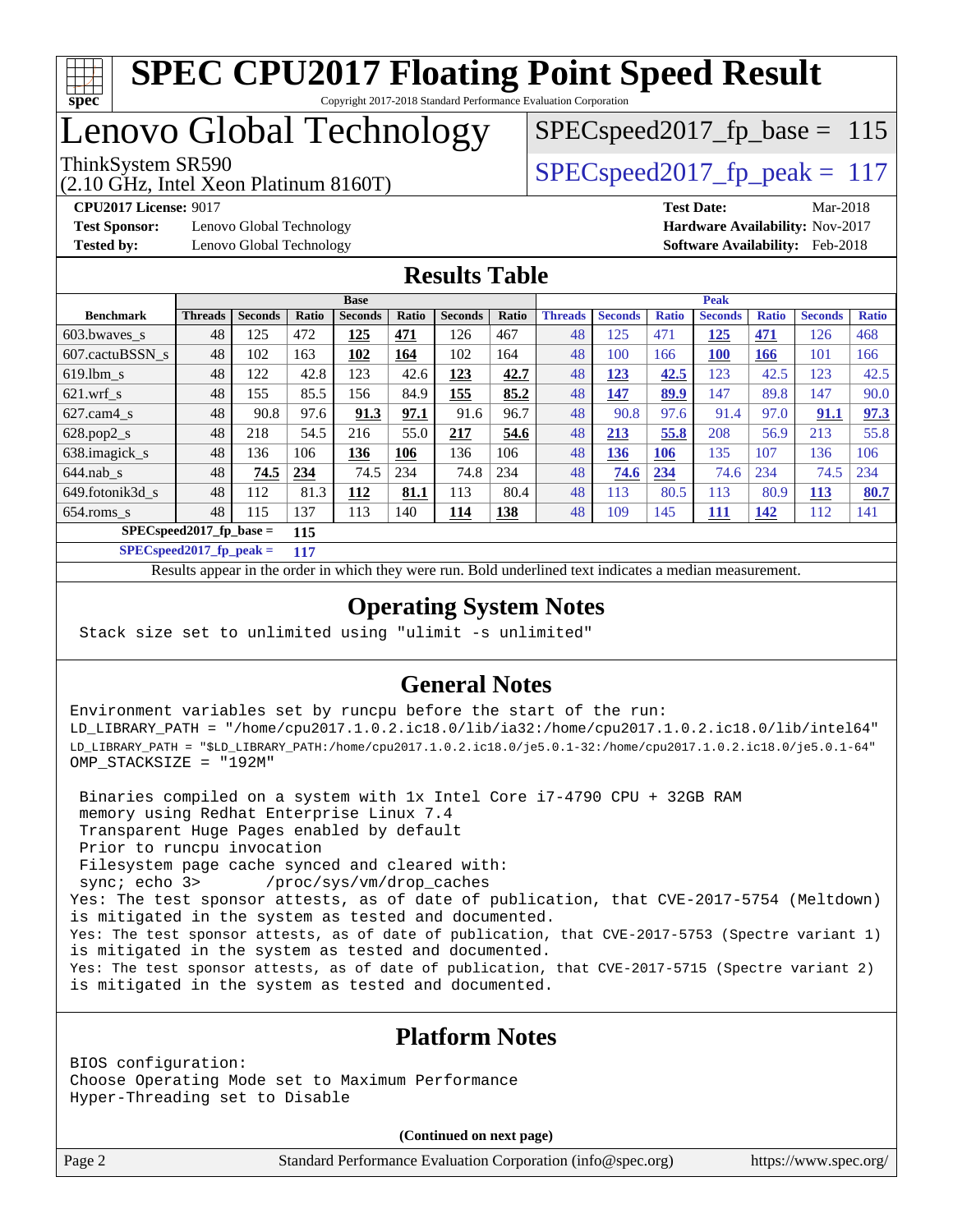

# **[SPEC CPU2017 Floating Point Speed Result](http://www.spec.org/auto/cpu2017/Docs/result-fields.html#SPECCPU2017FloatingPointSpeedResult)**

Copyright 2017-2018 Standard Performance Evaluation Corporation

## Lenovo Global Technology

[SPECspeed2017\\_fp\\_base =](http://www.spec.org/auto/cpu2017/Docs/result-fields.html#SPECspeed2017fpbase) 115

(2.10 GHz, Intel Xeon Platinum 8160T)

ThinkSystem SR590<br>  $(2.10 \text{ GHz})$  Intel Xeon Platinum 8160T) [SPECspeed2017\\_fp\\_peak =](http://www.spec.org/auto/cpu2017/Docs/result-fields.html#SPECspeed2017fppeak) 117

**[Test Sponsor:](http://www.spec.org/auto/cpu2017/Docs/result-fields.html#TestSponsor)** Lenovo Global Technology **[Hardware Availability:](http://www.spec.org/auto/cpu2017/Docs/result-fields.html#HardwareAvailability)** Nov-2017 **[Tested by:](http://www.spec.org/auto/cpu2017/Docs/result-fields.html#Testedby)** Lenovo Global Technology **[Software Availability:](http://www.spec.org/auto/cpu2017/Docs/result-fields.html#SoftwareAvailability)** Feb-2018

**[CPU2017 License:](http://www.spec.org/auto/cpu2017/Docs/result-fields.html#CPU2017License)** 9017 **[Test Date:](http://www.spec.org/auto/cpu2017/Docs/result-fields.html#TestDate)** Mar-2018

### **[Platform Notes \(Continued\)](http://www.spec.org/auto/cpu2017/Docs/result-fields.html#PlatformNotes)**

| Adjacent Cache Prefetch set to Disable<br>DCA set to Enable |                                                                                                                                                                        |                       |  |  |  |  |  |
|-------------------------------------------------------------|------------------------------------------------------------------------------------------------------------------------------------------------------------------------|-----------------------|--|--|--|--|--|
| Uncore Frequency Scaling set to Disable                     |                                                                                                                                                                        |                       |  |  |  |  |  |
| MONITORMWAIT set to Enable                                  |                                                                                                                                                                        |                       |  |  |  |  |  |
| Per Core P-state set to Disable                             |                                                                                                                                                                        |                       |  |  |  |  |  |
| LLC dead line alloc set to Disable                          |                                                                                                                                                                        |                       |  |  |  |  |  |
| Patrol Scrub set to Disable                                 |                                                                                                                                                                        |                       |  |  |  |  |  |
| Sysinfo program /home/cpu2017.1.0.2.ic18.0/bin/sysinfo      |                                                                                                                                                                        |                       |  |  |  |  |  |
|                                                             | Rev: r5797 of 2017-06-14 96c45e4568ad54c135fd618bcc091c0f                                                                                                              |                       |  |  |  |  |  |
| running on SR590-2 Thu Mar 29 00:09:44 2018                 |                                                                                                                                                                        |                       |  |  |  |  |  |
|                                                             |                                                                                                                                                                        |                       |  |  |  |  |  |
|                                                             | SUT (System Under Test) info as seen by some common utilities.                                                                                                         |                       |  |  |  |  |  |
| For more information on this section, see                   |                                                                                                                                                                        |                       |  |  |  |  |  |
|                                                             | https://www.spec.org/cpu2017/Docs/config.html#sysinfo                                                                                                                  |                       |  |  |  |  |  |
|                                                             |                                                                                                                                                                        |                       |  |  |  |  |  |
| From /proc/cpuinfo                                          |                                                                                                                                                                        |                       |  |  |  |  |  |
|                                                             | model name: $Intel(R)$ Xeon(R) Platinum 8160T CPU @ 2.10GHz                                                                                                            |                       |  |  |  |  |  |
| 2 "physical id"s (chips)                                    |                                                                                                                                                                        |                       |  |  |  |  |  |
| 48 "processors"                                             |                                                                                                                                                                        |                       |  |  |  |  |  |
|                                                             | cores, siblings (Caution: counting these is hw and system dependent. The following                                                                                     |                       |  |  |  |  |  |
|                                                             | excerpts from /proc/cpuinfo might not be reliable. Use with caution.)                                                                                                  |                       |  |  |  |  |  |
| cpu cores $: 24$                                            |                                                                                                                                                                        |                       |  |  |  |  |  |
| siblings : 24                                               |                                                                                                                                                                        |                       |  |  |  |  |  |
|                                                             | physical 0: cores 0 1 2 3 4 5 8 9 10 11 12 13 16 17 18 19 20 21 24 25 26 27 28 29<br>physical 1: cores 0 1 2 3 4 5 8 9 10 11 12 13 16 17 18 19 20 21 24 25 26 27 28 29 |                       |  |  |  |  |  |
|                                                             |                                                                                                                                                                        |                       |  |  |  |  |  |
| From 1scpu:                                                 |                                                                                                                                                                        |                       |  |  |  |  |  |
| Architecture:                                               | x86 64                                                                                                                                                                 |                       |  |  |  |  |  |
| CPU op-mode(s): $32-bit, 64-bit$                            |                                                                                                                                                                        |                       |  |  |  |  |  |
| Byte Order:                                                 | Little Endian                                                                                                                                                          |                       |  |  |  |  |  |
| CPU(s):                                                     | 48                                                                                                                                                                     |                       |  |  |  |  |  |
| On-line CPU(s) list:                                        | $0 - 47$                                                                                                                                                               |                       |  |  |  |  |  |
| Thread(s) per core:                                         | $\mathbf{1}$                                                                                                                                                           |                       |  |  |  |  |  |
| Core(s) per socket:                                         | 24                                                                                                                                                                     |                       |  |  |  |  |  |
| Socket(s):                                                  | 2                                                                                                                                                                      |                       |  |  |  |  |  |
| NUMA $node(s):$                                             | 2                                                                                                                                                                      |                       |  |  |  |  |  |
| Vendor ID:                                                  | GenuineIntel                                                                                                                                                           |                       |  |  |  |  |  |
| CPU family:                                                 | 6                                                                                                                                                                      |                       |  |  |  |  |  |
| Model:                                                      | 85                                                                                                                                                                     |                       |  |  |  |  |  |
| Model name:                                                 | Intel(R) Xeon(R) Platinum 8160T CPU @ 2.10GHz                                                                                                                          |                       |  |  |  |  |  |
| Stepping:                                                   | 4                                                                                                                                                                      |                       |  |  |  |  |  |
| CPU MHz:                                                    | 2095.071                                                                                                                                                               |                       |  |  |  |  |  |
| BogoMIPS:                                                   | 4190.14                                                                                                                                                                |                       |  |  |  |  |  |
| Virtualization:                                             | VT-x                                                                                                                                                                   |                       |  |  |  |  |  |
| Lld cache:                                                  | 32K                                                                                                                                                                    |                       |  |  |  |  |  |
| Lli cache:                                                  | 32K                                                                                                                                                                    |                       |  |  |  |  |  |
| L2 cache:                                                   | 1024K                                                                                                                                                                  |                       |  |  |  |  |  |
|                                                             |                                                                                                                                                                        |                       |  |  |  |  |  |
|                                                             | (Continued on next page)                                                                                                                                               |                       |  |  |  |  |  |
| Page 3                                                      | Standard Performance Evaluation Corporation (info@spec.org)                                                                                                            | https://www.spec.org/ |  |  |  |  |  |
|                                                             |                                                                                                                                                                        |                       |  |  |  |  |  |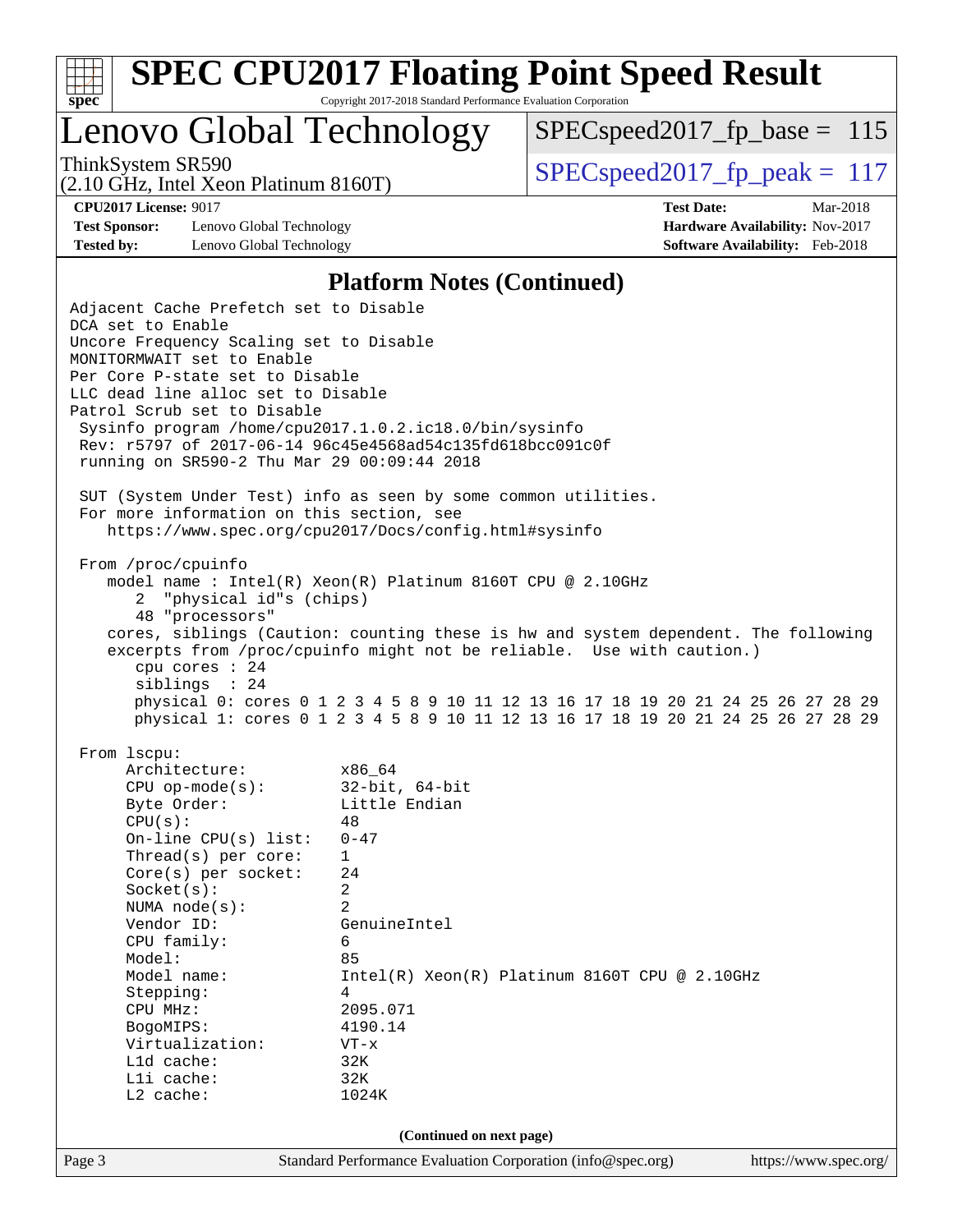| <b>SPEC CPU2017 Floating Point Speed Result</b><br>Copyright 2017-2018 Standard Performance Evaluation Corporation<br>$s\overline{p}\overline{e}\overline{c}$                                                                                                                                                                                                                                                                                                                                                                                                                                                                                                                                                                                                                                                                                                                                                                                                                                                                                                                                                                                                                                                                                                                                                                                                                                                                                                                                                                                                                                                                                                                                                                                                                                                                                                                                                  |                                                                                                            |
|----------------------------------------------------------------------------------------------------------------------------------------------------------------------------------------------------------------------------------------------------------------------------------------------------------------------------------------------------------------------------------------------------------------------------------------------------------------------------------------------------------------------------------------------------------------------------------------------------------------------------------------------------------------------------------------------------------------------------------------------------------------------------------------------------------------------------------------------------------------------------------------------------------------------------------------------------------------------------------------------------------------------------------------------------------------------------------------------------------------------------------------------------------------------------------------------------------------------------------------------------------------------------------------------------------------------------------------------------------------------------------------------------------------------------------------------------------------------------------------------------------------------------------------------------------------------------------------------------------------------------------------------------------------------------------------------------------------------------------------------------------------------------------------------------------------------------------------------------------------------------------------------------------------|------------------------------------------------------------------------------------------------------------|
| Lenovo Global Technology                                                                                                                                                                                                                                                                                                                                                                                                                                                                                                                                                                                                                                                                                                                                                                                                                                                                                                                                                                                                                                                                                                                                                                                                                                                                                                                                                                                                                                                                                                                                                                                                                                                                                                                                                                                                                                                                                       | $SPEC speed2017_fp\_base = 115$                                                                            |
| ThinkSystem SR590<br>$(2.10 \text{ GHz}, \text{Intel Xeon Platinum } 8160 \text{T})$                                                                                                                                                                                                                                                                                                                                                                                                                                                                                                                                                                                                                                                                                                                                                                                                                                                                                                                                                                                                                                                                                                                                                                                                                                                                                                                                                                                                                                                                                                                                                                                                                                                                                                                                                                                                                           | $SPEC speed2017_fp\_peak = 117$                                                                            |
| <b>CPU2017 License: 9017</b><br><b>Test Sponsor:</b><br>Lenovo Global Technology<br><b>Tested by:</b><br>Lenovo Global Technology                                                                                                                                                                                                                                                                                                                                                                                                                                                                                                                                                                                                                                                                                                                                                                                                                                                                                                                                                                                                                                                                                                                                                                                                                                                                                                                                                                                                                                                                                                                                                                                                                                                                                                                                                                              | <b>Test Date:</b><br>Mar-2018<br>Hardware Availability: Nov-2017<br><b>Software Availability:</b> Feb-2018 |
| <b>Platform Notes (Continued)</b>                                                                                                                                                                                                                                                                                                                                                                                                                                                                                                                                                                                                                                                                                                                                                                                                                                                                                                                                                                                                                                                                                                                                                                                                                                                                                                                                                                                                                                                                                                                                                                                                                                                                                                                                                                                                                                                                              |                                                                                                            |
| L3 cache:<br>33792K<br>NUMA node0 CPU(s):<br>$0 - 23$<br>$24 - 47$<br>NUMA nodel CPU(s):<br>Flaqs:<br>pat pse36 clflush dts acpi mmx fxsr sse sse2 ss ht tm pbe syscall nx pdpelgb rdtscp<br>lm constant_tsc art arch_perfmon pebs bts rep_good nopl xtopology nonstop_tsc<br>aperfmperf eagerfpu pni pclmulqdq dtes64 monitor ds_cpl vmx smx est tm2 ssse3 sdbg<br>fma cx16 xtpr pdcm pcid dca sse4_1 sse4_2 x2apic movbe popcnt tsc_deadline_timer aes<br>xsave avx f16c rdrand lahf_lm abm 3dnowprefetch ida arat epb invpcid_single pln pts<br>dtherm intel_pt rsb_ctxsw spec_ctrl retpoline kaiser tpr_shadow vnmi flexpriority<br>ept vpid fsgsbase tsc_adjust bmil hle avx2 smep bmi2 erms invpcid rtm cqm mpx<br>avx512f avx512dq rdseed adx smap clflushopt clwb avx512cd avx512bw avx512vl xsaveopt<br>xsavec xgetbv1 cqm_llc cqm_occup_llc pku ospke<br>/proc/cpuinfo cache data<br>cache size : 33792 KB<br>From numactl --hardware WARNING: a numactl 'node' might or might not correspond to a<br>physical chip.<br>$available: 2 nodes (0-1)$<br>node 0 cpus: 0 1 2 3 4 5 6 7 8 9 10 11 12 13 14 15 16 17 18 19 20 21 22 23<br>node 0 size: 192983 MB<br>node 0 free: 191709 MB<br>node 1 cpus: 24 25 26 27 28 29 30 31 32 33 34 35 36 37 38 39 40 41 42 43 44 45 46 47<br>node 1 size: 193515 MB<br>node 1 free: 192878 MB<br>node distances:<br>node<br>$\mathbf{0}$<br>1<br>21<br>0:<br>10<br>1:<br>21<br>10<br>From /proc/meminfo<br>MemTotal:<br>395774980 kB<br>HugePages_Total:<br>0<br>Hugepagesize:<br>2048 kB<br>From /etc/*release* /etc/*version*<br>SuSE-release:<br>SUSE Linux Enterprise Server 12 (x86_64)<br>$VERSION = 12$<br>$PATCHLEVEL = 3$<br># This file is deprecated and will be removed in a future service pack or release.<br># Please check /etc/os-release for details about this release.<br>os-release:<br>NAME="SLES"<br>VERSION="12-SP3"<br>VERSION_ID="12.3" | fpu vme de pse tsc msr pae mce cx8 apic sep mtrr pge mca cmov                                              |
| (Continued on next page)                                                                                                                                                                                                                                                                                                                                                                                                                                                                                                                                                                                                                                                                                                                                                                                                                                                                                                                                                                                                                                                                                                                                                                                                                                                                                                                                                                                                                                                                                                                                                                                                                                                                                                                                                                                                                                                                                       |                                                                                                            |
| Page 4<br>Standard Performance Evaluation Corporation (info@spec.org)                                                                                                                                                                                                                                                                                                                                                                                                                                                                                                                                                                                                                                                                                                                                                                                                                                                                                                                                                                                                                                                                                                                                                                                                                                                                                                                                                                                                                                                                                                                                                                                                                                                                                                                                                                                                                                          | https://www.spec.org/                                                                                      |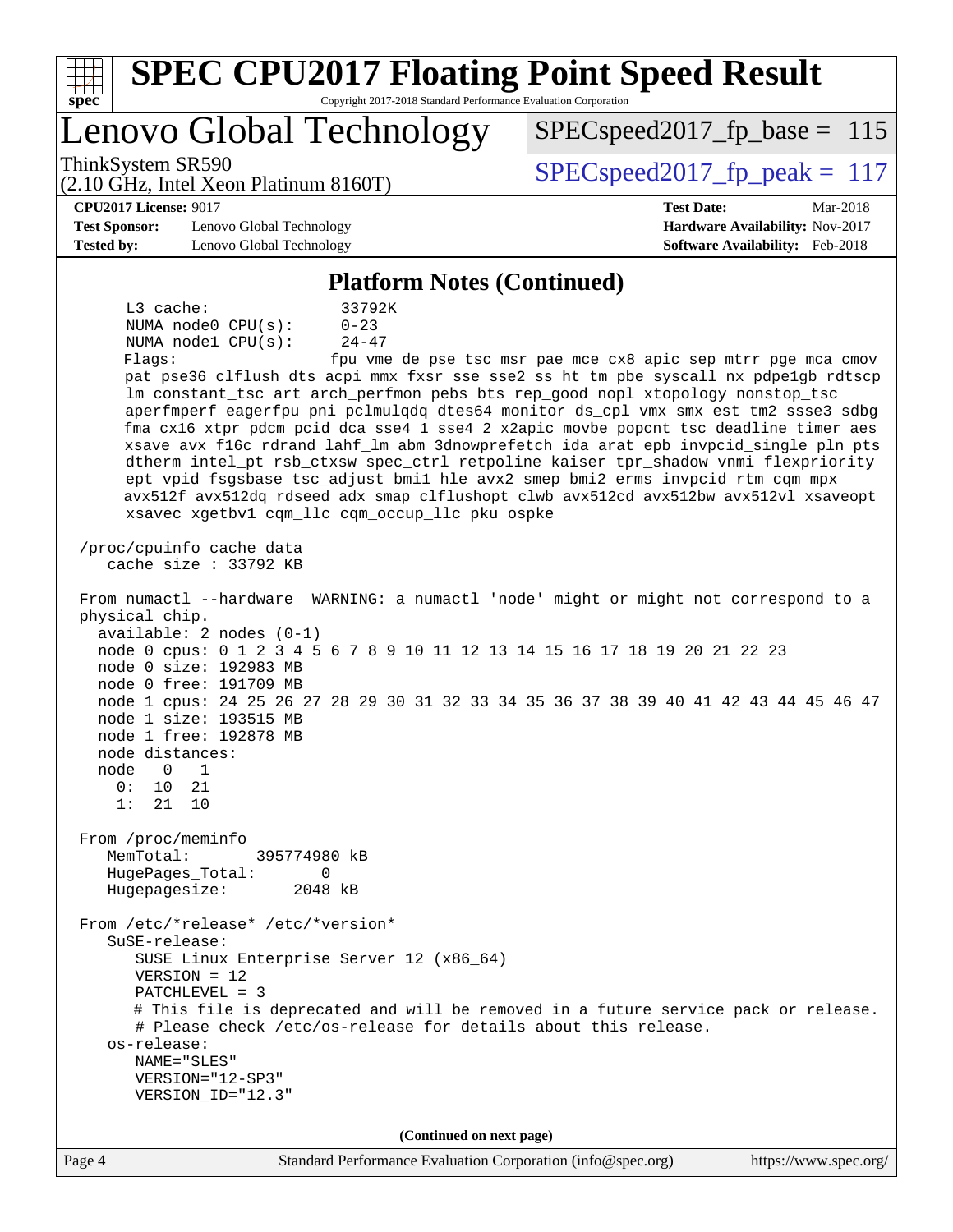

## Lenovo Global Technology

 $SPEC speed2017_fp\_base = 115$ 

(2.10 GHz, Intel Xeon Platinum 8160T)

ThinkSystem SR590  $SPEC speed2017$  fp\_peak = 117

**[Test Sponsor:](http://www.spec.org/auto/cpu2017/Docs/result-fields.html#TestSponsor)** Lenovo Global Technology **[Hardware Availability:](http://www.spec.org/auto/cpu2017/Docs/result-fields.html#HardwareAvailability)** Nov-2017 **[Tested by:](http://www.spec.org/auto/cpu2017/Docs/result-fields.html#Testedby)** Lenovo Global Technology **[Software Availability:](http://www.spec.org/auto/cpu2017/Docs/result-fields.html#SoftwareAvailability)** Feb-2018

**[CPU2017 License:](http://www.spec.org/auto/cpu2017/Docs/result-fields.html#CPU2017License)** 9017 **[Test Date:](http://www.spec.org/auto/cpu2017/Docs/result-fields.html#TestDate)** Mar-2018

#### **[Platform Notes \(Continued\)](http://www.spec.org/auto/cpu2017/Docs/result-fields.html#PlatformNotes)**

 PRETTY\_NAME="SUSE Linux Enterprise Server 12 SP3" ID="sles" ANSI\_COLOR="0;32" CPE\_NAME="cpe:/o:suse:sles:12:sp3" uname -a: Linux SR590-2 4.4.114-94.11-default #1 SMP Thu Feb 1 19:28:26 UTC 2018 (4309ff9) x86\_64 x86\_64 x86\_64 GNU/Linux run-level 3 Mar 28 14:09 SPEC is set to: /home/cpu2017.1.0.2.ic18.0 Filesystem Type Size Used Avail Use% Mounted on /dev/sdb2 btrfs 744G 113G 631G 16% /home Additional information from dmidecode follows. WARNING: Use caution when you interpret this section. The 'dmidecode' program reads system data which is "intended to allow hardware to be accurately determined", but the intent may not be met, as there are frequent changes to hardware, firmware, and the "DMTF SMBIOS" standard. BIOS Lenovo -[TEE119R-1.22]- 02/06/2018 Memory: 12x Hynix HMA84GR7AFR4N-VK 32 GB 2 rank 2666 4x NO DIMM NO DIMM

(End of data from sysinfo program)

#### **[Compiler Version Notes](http://www.spec.org/auto/cpu2017/Docs/result-fields.html#CompilerVersionNotes)**

| CC.    | 619.1bm_s(base) 638.imagick_s(base, peak) 644.nab_s(base, peak)                              |  |  |  |  |  |
|--------|----------------------------------------------------------------------------------------------|--|--|--|--|--|
|        | icc (ICC) 18.0.0 20170811<br>Copyright (C) 1985-2017 Intel Corporation. All rights reserved. |  |  |  |  |  |
| CC     | 619.1bm_s(peak)                                                                              |  |  |  |  |  |
|        | icc (ICC) 18.0.0 20170811<br>Copyright (C) 1985-2017 Intel Corporation. All rights reserved. |  |  |  |  |  |
| FC     | 607.cactuBSSN s(base)                                                                        |  |  |  |  |  |
|        | icpc (ICC) 18.0.0 20170811                                                                   |  |  |  |  |  |
|        | (Continued on next page)                                                                     |  |  |  |  |  |
| Page 5 | Standard Performance Evaluation Corporation (info@spec.org)<br>https://www.spec.org/         |  |  |  |  |  |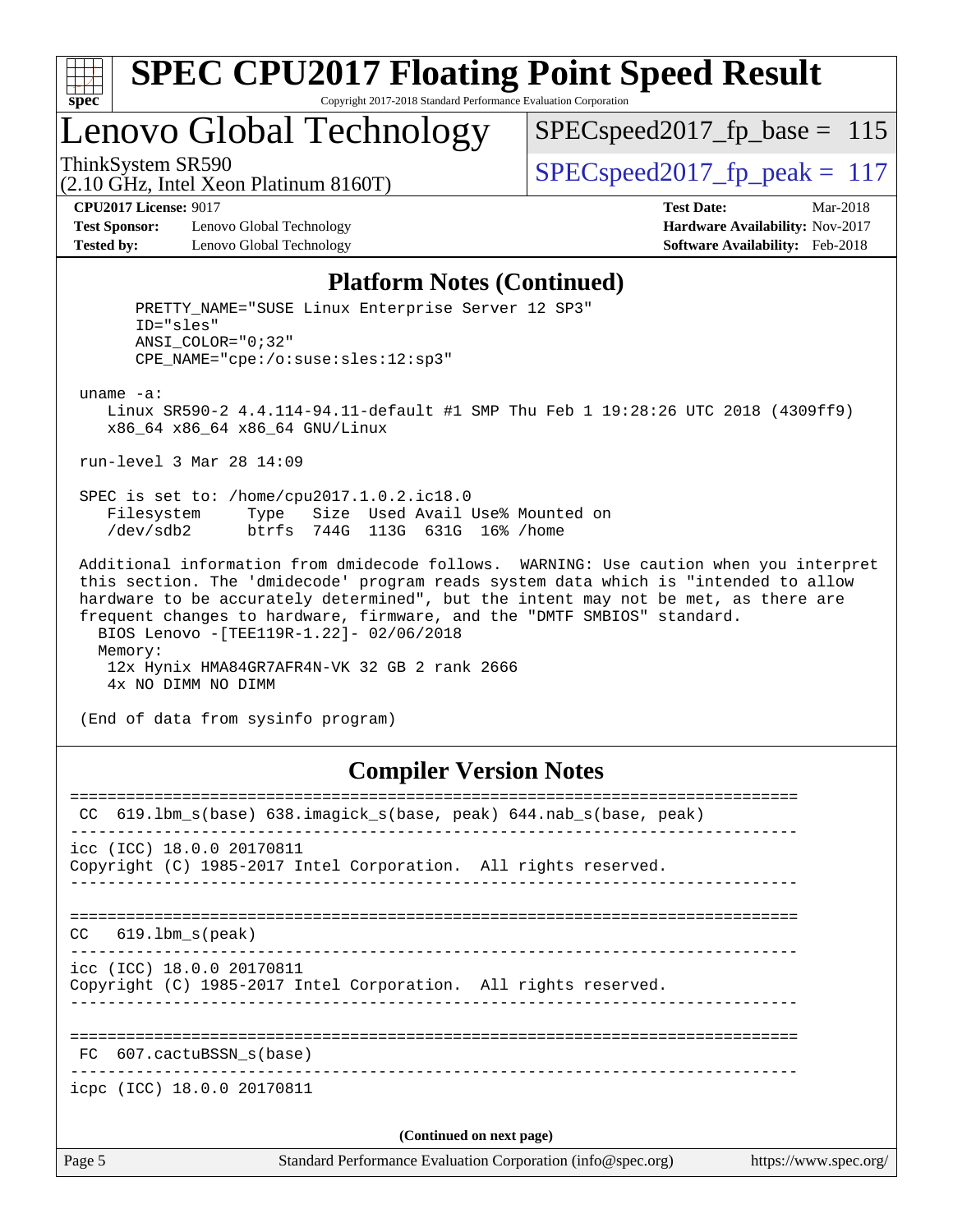

# **[SPEC CPU2017 Floating Point Speed Result](http://www.spec.org/auto/cpu2017/Docs/result-fields.html#SPECCPU2017FloatingPointSpeedResult)**

Copyright 2017-2018 Standard Performance Evaluation Corporation

Lenovo Global Technology

[SPECspeed2017\\_fp\\_base =](http://www.spec.org/auto/cpu2017/Docs/result-fields.html#SPECspeed2017fpbase) 115

(2.10 GHz, Intel Xeon Platinum 8160T)

ThinkSystem SR590<br>  $(2.10 \text{ GHz})$  Intel Xeon Platinum 8160T) [SPECspeed2017\\_fp\\_peak =](http://www.spec.org/auto/cpu2017/Docs/result-fields.html#SPECspeed2017fppeak) 117

**[Test Sponsor:](http://www.spec.org/auto/cpu2017/Docs/result-fields.html#TestSponsor)** Lenovo Global Technology **[Hardware Availability:](http://www.spec.org/auto/cpu2017/Docs/result-fields.html#HardwareAvailability)** Nov-2017 **[Tested by:](http://www.spec.org/auto/cpu2017/Docs/result-fields.html#Testedby)** Lenovo Global Technology **[Software Availability:](http://www.spec.org/auto/cpu2017/Docs/result-fields.html#SoftwareAvailability)** Feb-2018

**[CPU2017 License:](http://www.spec.org/auto/cpu2017/Docs/result-fields.html#CPU2017License)** 9017 **[Test Date:](http://www.spec.org/auto/cpu2017/Docs/result-fields.html#TestDate)** Mar-2018

#### **[Compiler Version Notes \(Continued\)](http://www.spec.org/auto/cpu2017/Docs/result-fields.html#CompilerVersionNotes)**

| Page 6                                                                                                                                                                                        | Standard Performance Evaluation Corporation (info@spec.org) |                                   | https://www.spec.org/ |
|-----------------------------------------------------------------------------------------------------------------------------------------------------------------------------------------------|-------------------------------------------------------------|-----------------------------------|-----------------------|
|                                                                                                                                                                                               | (Continued on next page)                                    |                                   |                       |
| ifort (IFORT) 18.0.0 20170811<br>Copyright (C) 1985-2017 Intel Corporation. All rights reserved.<br>icc (ICC) 18.0.0 20170811                                                                 |                                                             |                                   |                       |
| 621.wrf_s(peak) 628.pop2_s(peak)<br>CC.                                                                                                                                                       |                                                             | _________________________________ |                       |
| Copyright (C) 1985-2017 Intel Corporation. All rights reserved.                                                                                                                               |                                                             |                                   |                       |
| ifort (IFORT) 18.0.0 20170811<br>Copyright (C) 1985-2017 Intel Corporation. All rights reserved.<br>icc (ICC) 18.0.0 20170811                                                                 |                                                             |                                   |                       |
| $CC$ 621.wrf_s(base) 627.cam4_s(base, peak) 628.pop2_s(base)                                                                                                                                  |                                                             |                                   |                       |
| ifort (IFORT) 18.0.0 20170811<br>Copyright (C) 1985-2017 Intel Corporation. All rights reserved.                                                                                              |                                                             |                                   |                       |
| 603.bwaves_s(peak) 649.fotonik3d_s(peak) 654.roms_s(peak)<br>FC                                                                                                                               |                                                             |                                   |                       |
| ifort (IFORT) 18.0.0 20170811<br>Copyright (C) 1985-2017 Intel Corporation. All rights reserved.                                                                                              |                                                             |                                   |                       |
| FC 603.bwaves_s(base) 649.fotonik3d_s(base) 654.roms_s(base)                                                                                                                                  |                                                             |                                   |                       |
| ifort (IFORT) 18.0.0 20170811<br>Copyright (C) 1985-2017 Intel Corporation. All rights reserved.                                                                                              |                                                             |                                   |                       |
| icpc (ICC) 18.0.0 20170811<br>Copyright (C) 1985-2017 Intel Corporation. All rights reserved.<br>icc (ICC) 18.0.0 20170811<br>Copyright (C) 1985-2017 Intel Corporation. All rights reserved. |                                                             |                                   |                       |
| FC 607.cactuBSSN_s(peak)                                                                                                                                                                      |                                                             |                                   |                       |
|                                                                                                                                                                                               |                                                             |                                   |                       |
| Copyright (C) 1985-2017 Intel Corporation. All rights reserved.<br>ifort (IFORT) 18.0.0 20170811<br>Copyright (C) 1985-2017 Intel Corporation. All rights reserved.                           |                                                             |                                   |                       |
| Copyright (C) 1985-2017 Intel Corporation. All rights reserved.<br>icc (ICC) 18.0.0 20170811                                                                                                  |                                                             |                                   |                       |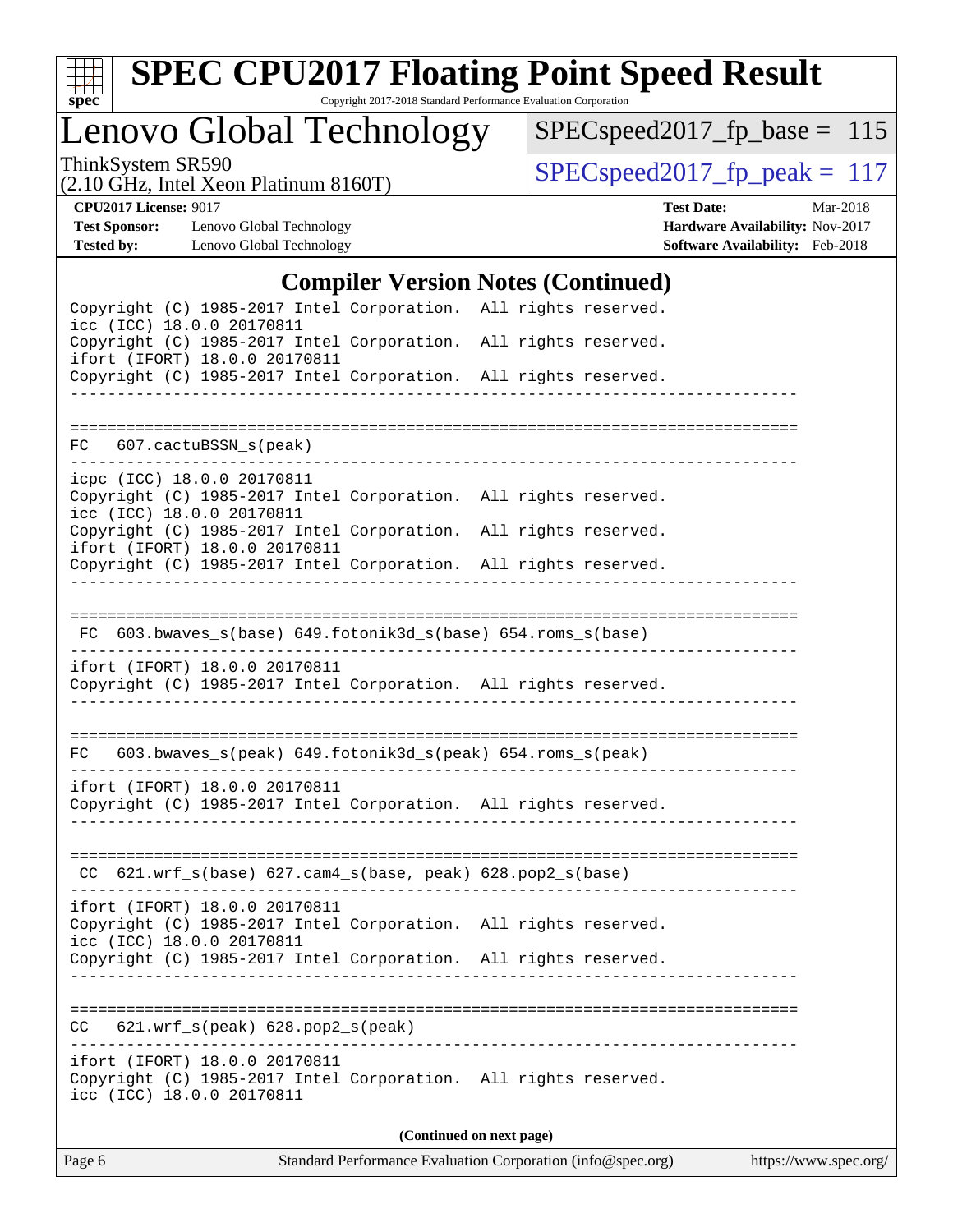

## Lenovo Global Technology

ThinkSystem SR590<br>  $SPEC speed2017$  fp\_peak = 117 SPECspeed2017 fp base =  $115$ 

(2.10 GHz, Intel Xeon Platinum 8160T)

**[Test Sponsor:](http://www.spec.org/auto/cpu2017/Docs/result-fields.html#TestSponsor)** Lenovo Global Technology **[Hardware Availability:](http://www.spec.org/auto/cpu2017/Docs/result-fields.html#HardwareAvailability)** Nov-2017 **[Tested by:](http://www.spec.org/auto/cpu2017/Docs/result-fields.html#Testedby)** Lenovo Global Technology **[Software Availability:](http://www.spec.org/auto/cpu2017/Docs/result-fields.html#SoftwareAvailability)** Feb-2018

**[CPU2017 License:](http://www.spec.org/auto/cpu2017/Docs/result-fields.html#CPU2017License)** 9017 **[Test Date:](http://www.spec.org/auto/cpu2017/Docs/result-fields.html#TestDate)** Mar-2018

### **[Compiler Version Notes \(Continued\)](http://www.spec.org/auto/cpu2017/Docs/result-fields.html#CompilerVersionNotes)**

Copyright (C) 1985-2017 Intel Corporation. All rights reserved. ------------------------------------------------------------------------------

## **[Base Compiler Invocation](http://www.spec.org/auto/cpu2017/Docs/result-fields.html#BaseCompilerInvocation)**

[C benchmarks](http://www.spec.org/auto/cpu2017/Docs/result-fields.html#Cbenchmarks): [icc](http://www.spec.org/cpu2017/results/res2018q2/cpu2017-20180528-05961.flags.html#user_CCbase_intel_icc_18.0_66fc1ee009f7361af1fbd72ca7dcefbb700085f36577c54f309893dd4ec40d12360134090235512931783d35fd58c0460139e722d5067c5574d8eaf2b3e37e92)

[Fortran benchmarks](http://www.spec.org/auto/cpu2017/Docs/result-fields.html#Fortranbenchmarks): [ifort](http://www.spec.org/cpu2017/results/res2018q2/cpu2017-20180528-05961.flags.html#user_FCbase_intel_ifort_18.0_8111460550e3ca792625aed983ce982f94888b8b503583aa7ba2b8303487b4d8a21a13e7191a45c5fd58ff318f48f9492884d4413fa793fd88dd292cad7027ca)

[Benchmarks using both Fortran and C](http://www.spec.org/auto/cpu2017/Docs/result-fields.html#BenchmarksusingbothFortranandC): [ifort](http://www.spec.org/cpu2017/results/res2018q2/cpu2017-20180528-05961.flags.html#user_CC_FCbase_intel_ifort_18.0_8111460550e3ca792625aed983ce982f94888b8b503583aa7ba2b8303487b4d8a21a13e7191a45c5fd58ff318f48f9492884d4413fa793fd88dd292cad7027ca) [icc](http://www.spec.org/cpu2017/results/res2018q2/cpu2017-20180528-05961.flags.html#user_CC_FCbase_intel_icc_18.0_66fc1ee009f7361af1fbd72ca7dcefbb700085f36577c54f309893dd4ec40d12360134090235512931783d35fd58c0460139e722d5067c5574d8eaf2b3e37e92)

[Benchmarks using Fortran, C, and C++:](http://www.spec.org/auto/cpu2017/Docs/result-fields.html#BenchmarksusingFortranCandCXX) [icpc](http://www.spec.org/cpu2017/results/res2018q2/cpu2017-20180528-05961.flags.html#user_CC_CXX_FCbase_intel_icpc_18.0_c510b6838c7f56d33e37e94d029a35b4a7bccf4766a728ee175e80a419847e808290a9b78be685c44ab727ea267ec2f070ec5dc83b407c0218cded6866a35d07) [icc](http://www.spec.org/cpu2017/results/res2018q2/cpu2017-20180528-05961.flags.html#user_CC_CXX_FCbase_intel_icc_18.0_66fc1ee009f7361af1fbd72ca7dcefbb700085f36577c54f309893dd4ec40d12360134090235512931783d35fd58c0460139e722d5067c5574d8eaf2b3e37e92) [ifort](http://www.spec.org/cpu2017/results/res2018q2/cpu2017-20180528-05961.flags.html#user_CC_CXX_FCbase_intel_ifort_18.0_8111460550e3ca792625aed983ce982f94888b8b503583aa7ba2b8303487b4d8a21a13e7191a45c5fd58ff318f48f9492884d4413fa793fd88dd292cad7027ca)

## **[Base Portability Flags](http://www.spec.org/auto/cpu2017/Docs/result-fields.html#BasePortabilityFlags)**

 603.bwaves\_s: [-DSPEC\\_LP64](http://www.spec.org/cpu2017/results/res2018q2/cpu2017-20180528-05961.flags.html#suite_basePORTABILITY603_bwaves_s_DSPEC_LP64) 607.cactuBSSN\_s: [-DSPEC\\_LP64](http://www.spec.org/cpu2017/results/res2018q2/cpu2017-20180528-05961.flags.html#suite_basePORTABILITY607_cactuBSSN_s_DSPEC_LP64) 619.lbm\_s: [-DSPEC\\_LP64](http://www.spec.org/cpu2017/results/res2018q2/cpu2017-20180528-05961.flags.html#suite_basePORTABILITY619_lbm_s_DSPEC_LP64) 621.wrf\_s: [-DSPEC\\_LP64](http://www.spec.org/cpu2017/results/res2018q2/cpu2017-20180528-05961.flags.html#suite_basePORTABILITY621_wrf_s_DSPEC_LP64) [-DSPEC\\_CASE\\_FLAG](http://www.spec.org/cpu2017/results/res2018q2/cpu2017-20180528-05961.flags.html#b621.wrf_s_baseCPORTABILITY_DSPEC_CASE_FLAG) [-convert big\\_endian](http://www.spec.org/cpu2017/results/res2018q2/cpu2017-20180528-05961.flags.html#user_baseFPORTABILITY621_wrf_s_convert_big_endian_c3194028bc08c63ac5d04de18c48ce6d347e4e562e8892b8bdbdc0214820426deb8554edfa529a3fb25a586e65a3d812c835984020483e7e73212c4d31a38223) 627.cam4\_s: [-DSPEC\\_LP64](http://www.spec.org/cpu2017/results/res2018q2/cpu2017-20180528-05961.flags.html#suite_basePORTABILITY627_cam4_s_DSPEC_LP64) [-DSPEC\\_CASE\\_FLAG](http://www.spec.org/cpu2017/results/res2018q2/cpu2017-20180528-05961.flags.html#b627.cam4_s_baseCPORTABILITY_DSPEC_CASE_FLAG) 628.pop2\_s: [-DSPEC\\_LP64](http://www.spec.org/cpu2017/results/res2018q2/cpu2017-20180528-05961.flags.html#suite_basePORTABILITY628_pop2_s_DSPEC_LP64) [-DSPEC\\_CASE\\_FLAG](http://www.spec.org/cpu2017/results/res2018q2/cpu2017-20180528-05961.flags.html#b628.pop2_s_baseCPORTABILITY_DSPEC_CASE_FLAG) [-convert big\\_endian](http://www.spec.org/cpu2017/results/res2018q2/cpu2017-20180528-05961.flags.html#user_baseFPORTABILITY628_pop2_s_convert_big_endian_c3194028bc08c63ac5d04de18c48ce6d347e4e562e8892b8bdbdc0214820426deb8554edfa529a3fb25a586e65a3d812c835984020483e7e73212c4d31a38223) [-assume byterecl](http://www.spec.org/cpu2017/results/res2018q2/cpu2017-20180528-05961.flags.html#user_baseFPORTABILITY628_pop2_s_assume_byterecl_7e47d18b9513cf18525430bbf0f2177aa9bf368bc7a059c09b2c06a34b53bd3447c950d3f8d6c70e3faf3a05c8557d66a5798b567902e8849adc142926523472) 638.imagick\_s: [-DSPEC\\_LP64](http://www.spec.org/cpu2017/results/res2018q2/cpu2017-20180528-05961.flags.html#suite_basePORTABILITY638_imagick_s_DSPEC_LP64) 644.nab\_s: [-DSPEC\\_LP64](http://www.spec.org/cpu2017/results/res2018q2/cpu2017-20180528-05961.flags.html#suite_basePORTABILITY644_nab_s_DSPEC_LP64) 649.fotonik3d\_s: [-DSPEC\\_LP64](http://www.spec.org/cpu2017/results/res2018q2/cpu2017-20180528-05961.flags.html#suite_basePORTABILITY649_fotonik3d_s_DSPEC_LP64) 654.roms\_s: [-DSPEC\\_LP64](http://www.spec.org/cpu2017/results/res2018q2/cpu2017-20180528-05961.flags.html#suite_basePORTABILITY654_roms_s_DSPEC_LP64)

## **[Base Optimization Flags](http://www.spec.org/auto/cpu2017/Docs/result-fields.html#BaseOptimizationFlags)**

[C benchmarks](http://www.spec.org/auto/cpu2017/Docs/result-fields.html#Cbenchmarks):

[-xCORE-AVX2](http://www.spec.org/cpu2017/results/res2018q2/cpu2017-20180528-05961.flags.html#user_CCbase_f-xCORE-AVX2) [-ipo](http://www.spec.org/cpu2017/results/res2018q2/cpu2017-20180528-05961.flags.html#user_CCbase_f-ipo) [-O3](http://www.spec.org/cpu2017/results/res2018q2/cpu2017-20180528-05961.flags.html#user_CCbase_f-O3) [-no-prec-div](http://www.spec.org/cpu2017/results/res2018q2/cpu2017-20180528-05961.flags.html#user_CCbase_f-no-prec-div) [-qopt-prefetch](http://www.spec.org/cpu2017/results/res2018q2/cpu2017-20180528-05961.flags.html#user_CCbase_f-qopt-prefetch) [-ffinite-math-only](http://www.spec.org/cpu2017/results/res2018q2/cpu2017-20180528-05961.flags.html#user_CCbase_f_finite_math_only_cb91587bd2077682c4b38af759c288ed7c732db004271a9512da14a4f8007909a5f1427ecbf1a0fb78ff2a814402c6114ac565ca162485bbcae155b5e4258871) [-qopt-mem-layout-trans=3](http://www.spec.org/cpu2017/results/res2018q2/cpu2017-20180528-05961.flags.html#user_CCbase_f-qopt-mem-layout-trans_de80db37974c74b1f0e20d883f0b675c88c3b01e9d123adea9b28688d64333345fb62bc4a798493513fdb68f60282f9a726aa07f478b2f7113531aecce732043) [-qopenmp](http://www.spec.org/cpu2017/results/res2018q2/cpu2017-20180528-05961.flags.html#user_CCbase_qopenmp_16be0c44f24f464004c6784a7acb94aca937f053568ce72f94b139a11c7c168634a55f6653758ddd83bcf7b8463e8028bb0b48b77bcddc6b78d5d95bb1df2967) [-DSPEC\\_OPENMP](http://www.spec.org/cpu2017/results/res2018q2/cpu2017-20180528-05961.flags.html#suite_CCbase_DSPEC_OPENMP)

[Fortran benchmarks](http://www.spec.org/auto/cpu2017/Docs/result-fields.html#Fortranbenchmarks):

```
-DSPEC_OPENMP -xCORE-AVX2 -ipo -O3 -no-prec-div -qopt-prefetch
-ffinite-math-only -qopt-mem-layout-trans=3 -qopenmp
-nostandard-realloc-lhs -align array32byte
```
**(Continued on next page)**

| Page 7<br>Standard Performance Evaluation Corporation (info@spec.org)<br>https://www.spec.org/ |
|------------------------------------------------------------------------------------------------|
|------------------------------------------------------------------------------------------------|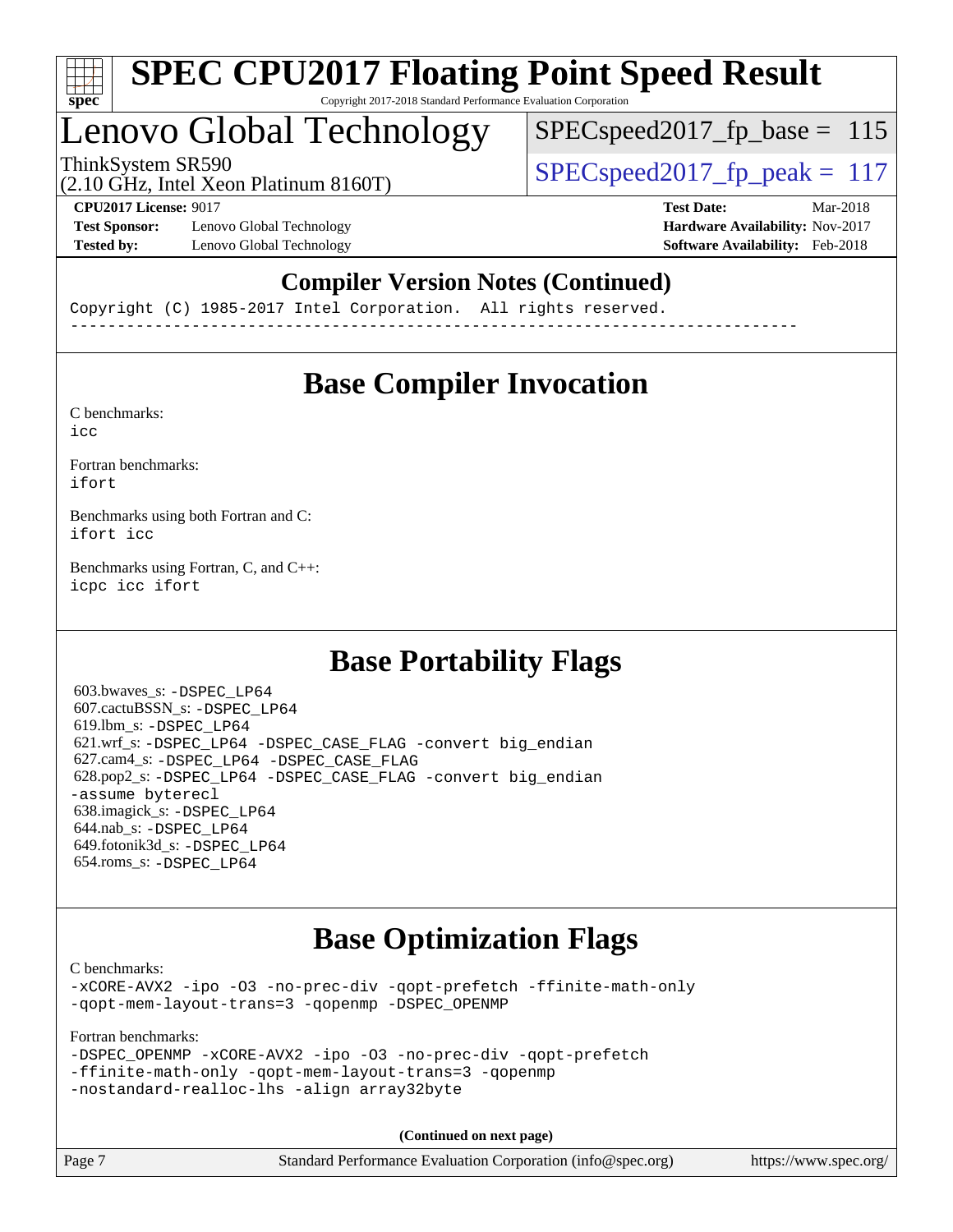

## Lenovo Global Technology

 $SPEC speed2017_fp\_base = 115$ 

(2.10 GHz, Intel Xeon Platinum 8160T)

ThinkSystem SR590<br>  $SPEC speed2017$  fp\_peak = 117

**[Test Sponsor:](http://www.spec.org/auto/cpu2017/Docs/result-fields.html#TestSponsor)** Lenovo Global Technology **[Hardware Availability:](http://www.spec.org/auto/cpu2017/Docs/result-fields.html#HardwareAvailability)** Nov-2017 **[Tested by:](http://www.spec.org/auto/cpu2017/Docs/result-fields.html#Testedby)** Lenovo Global Technology **[Software Availability:](http://www.spec.org/auto/cpu2017/Docs/result-fields.html#SoftwareAvailability)** Feb-2018

**[CPU2017 License:](http://www.spec.org/auto/cpu2017/Docs/result-fields.html#CPU2017License)** 9017 **[Test Date:](http://www.spec.org/auto/cpu2017/Docs/result-fields.html#TestDate)** Mar-2018

## **[Base Optimization Flags \(Continued\)](http://www.spec.org/auto/cpu2017/Docs/result-fields.html#BaseOptimizationFlags)**

[Benchmarks using both Fortran and C](http://www.spec.org/auto/cpu2017/Docs/result-fields.html#BenchmarksusingbothFortranandC):

```
-xCORE-AVX2 -ipo -O3 -no-prec-div -qopt-prefetch -ffinite-math-only
-qopt-mem-layout-trans=3 -qopenmp -DSPEC_OPENMP
-nostandard-realloc-lhs -align array32byte
```
[Benchmarks using Fortran, C, and C++:](http://www.spec.org/auto/cpu2017/Docs/result-fields.html#BenchmarksusingFortranCandCXX)

|  |                                            |                                                 | -xCORE-AVX2 -ipo -03 -no-prec-div -qopt-prefetch -ffinite-math-only |
|--|--------------------------------------------|-------------------------------------------------|---------------------------------------------------------------------|
|  |                                            | -gopt-mem-layout-trans=3 -gopenmp -DSPEC OPENMP |                                                                     |
|  | -nostandard-realloc-lhs -align array32byte |                                                 |                                                                     |

## **[Base Other Flags](http://www.spec.org/auto/cpu2017/Docs/result-fields.html#BaseOtherFlags)**

[C benchmarks](http://www.spec.org/auto/cpu2017/Docs/result-fields.html#Cbenchmarks):  $-m64 - std = c11$  $-m64 - std = c11$ 

[Fortran benchmarks](http://www.spec.org/auto/cpu2017/Docs/result-fields.html#Fortranbenchmarks): [-m64](http://www.spec.org/cpu2017/results/res2018q2/cpu2017-20180528-05961.flags.html#user_FCbase_intel_intel64_18.0_af43caccfc8ded86e7699f2159af6efc7655f51387b94da716254467f3c01020a5059329e2569e4053f409e7c9202a7efc638f7a6d1ffb3f52dea4a3e31d82ab)

[Benchmarks using both Fortran and C](http://www.spec.org/auto/cpu2017/Docs/result-fields.html#BenchmarksusingbothFortranandC):  $-m64 - std = c11$  $-m64 - std = c11$ 

[Benchmarks using Fortran, C, and C++:](http://www.spec.org/auto/cpu2017/Docs/result-fields.html#BenchmarksusingFortranCandCXX)  $-m64 - std = c11$  $-m64 - std = c11$ 

## **[Peak Compiler Invocation](http://www.spec.org/auto/cpu2017/Docs/result-fields.html#PeakCompilerInvocation)**

[C benchmarks](http://www.spec.org/auto/cpu2017/Docs/result-fields.html#Cbenchmarks):  $i$ cc

[Fortran benchmarks](http://www.spec.org/auto/cpu2017/Docs/result-fields.html#Fortranbenchmarks): [ifort](http://www.spec.org/cpu2017/results/res2018q2/cpu2017-20180528-05961.flags.html#user_FCpeak_intel_ifort_18.0_8111460550e3ca792625aed983ce982f94888b8b503583aa7ba2b8303487b4d8a21a13e7191a45c5fd58ff318f48f9492884d4413fa793fd88dd292cad7027ca)

[Benchmarks using both Fortran and C](http://www.spec.org/auto/cpu2017/Docs/result-fields.html#BenchmarksusingbothFortranandC): [ifort](http://www.spec.org/cpu2017/results/res2018q2/cpu2017-20180528-05961.flags.html#user_CC_FCpeak_intel_ifort_18.0_8111460550e3ca792625aed983ce982f94888b8b503583aa7ba2b8303487b4d8a21a13e7191a45c5fd58ff318f48f9492884d4413fa793fd88dd292cad7027ca) [icc](http://www.spec.org/cpu2017/results/res2018q2/cpu2017-20180528-05961.flags.html#user_CC_FCpeak_intel_icc_18.0_66fc1ee009f7361af1fbd72ca7dcefbb700085f36577c54f309893dd4ec40d12360134090235512931783d35fd58c0460139e722d5067c5574d8eaf2b3e37e92)

[Benchmarks using Fortran, C, and C++:](http://www.spec.org/auto/cpu2017/Docs/result-fields.html#BenchmarksusingFortranCandCXX) [icpc](http://www.spec.org/cpu2017/results/res2018q2/cpu2017-20180528-05961.flags.html#user_CC_CXX_FCpeak_intel_icpc_18.0_c510b6838c7f56d33e37e94d029a35b4a7bccf4766a728ee175e80a419847e808290a9b78be685c44ab727ea267ec2f070ec5dc83b407c0218cded6866a35d07) [icc](http://www.spec.org/cpu2017/results/res2018q2/cpu2017-20180528-05961.flags.html#user_CC_CXX_FCpeak_intel_icc_18.0_66fc1ee009f7361af1fbd72ca7dcefbb700085f36577c54f309893dd4ec40d12360134090235512931783d35fd58c0460139e722d5067c5574d8eaf2b3e37e92) [ifort](http://www.spec.org/cpu2017/results/res2018q2/cpu2017-20180528-05961.flags.html#user_CC_CXX_FCpeak_intel_ifort_18.0_8111460550e3ca792625aed983ce982f94888b8b503583aa7ba2b8303487b4d8a21a13e7191a45c5fd58ff318f48f9492884d4413fa793fd88dd292cad7027ca)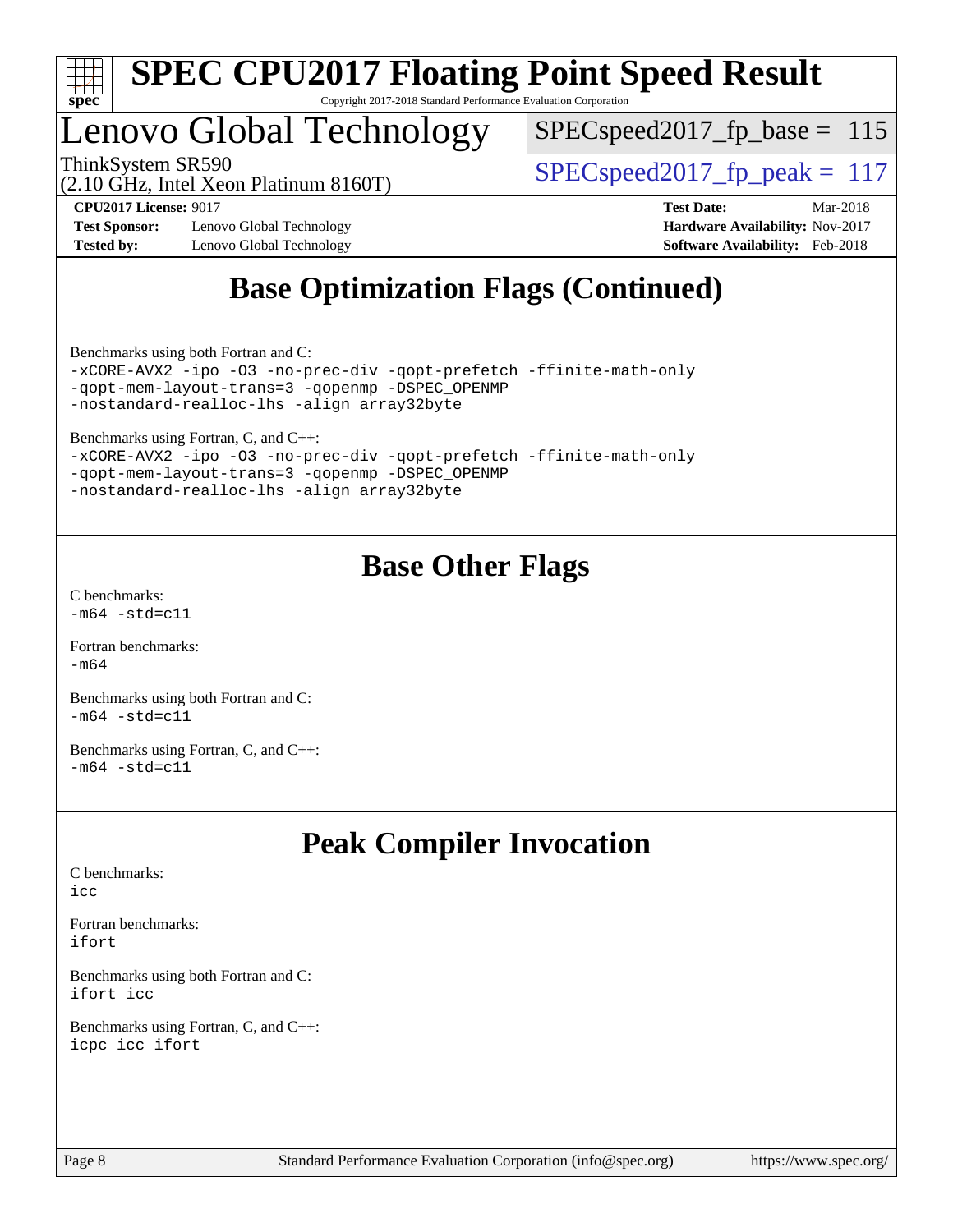

## Lenovo Global Technology

 $SPECspeed2017_fp\_base = 115$ 

(2.10 GHz, Intel Xeon Platinum 8160T)

ThinkSystem SR590<br>  $SPEC speed2017$  fp\_peak = 117

**[Test Sponsor:](http://www.spec.org/auto/cpu2017/Docs/result-fields.html#TestSponsor)** Lenovo Global Technology **[Hardware Availability:](http://www.spec.org/auto/cpu2017/Docs/result-fields.html#HardwareAvailability)** Nov-2017 **[Tested by:](http://www.spec.org/auto/cpu2017/Docs/result-fields.html#Testedby)** Lenovo Global Technology **[Software Availability:](http://www.spec.org/auto/cpu2017/Docs/result-fields.html#SoftwareAvailability)** Feb-2018

**[CPU2017 License:](http://www.spec.org/auto/cpu2017/Docs/result-fields.html#CPU2017License)** 9017 **[Test Date:](http://www.spec.org/auto/cpu2017/Docs/result-fields.html#TestDate)** Mar-2018

## **[Peak Portability Flags](http://www.spec.org/auto/cpu2017/Docs/result-fields.html#PeakPortabilityFlags)**

Same as Base Portability Flags

## **[Peak Optimization Flags](http://www.spec.org/auto/cpu2017/Docs/result-fields.html#PeakOptimizationFlags)**

[C benchmarks](http://www.spec.org/auto/cpu2017/Docs/result-fields.html#Cbenchmarks):

 619.lbm\_s: [-prof-gen](http://www.spec.org/cpu2017/results/res2018q2/cpu2017-20180528-05961.flags.html#user_peakPASS1_CFLAGSPASS1_LDFLAGS619_lbm_s_prof_gen_5aa4926d6013ddb2a31985c654b3eb18169fc0c6952a63635c234f711e6e63dd76e94ad52365559451ec499a2cdb89e4dc58ba4c67ef54ca681ffbe1461d6b36)(pass 1) [-prof-use](http://www.spec.org/cpu2017/results/res2018q2/cpu2017-20180528-05961.flags.html#user_peakPASS2_CFLAGSPASS2_LDFLAGS619_lbm_s_prof_use_1a21ceae95f36a2b53c25747139a6c16ca95bd9def2a207b4f0849963b97e94f5260e30a0c64f4bb623698870e679ca08317ef8150905d41bd88c6f78df73f19)(pass 2) [-O2](http://www.spec.org/cpu2017/results/res2018q2/cpu2017-20180528-05961.flags.html#user_peakPASS1_COPTIMIZE619_lbm_s_f-O2) [-xCORE-AVX2](http://www.spec.org/cpu2017/results/res2018q2/cpu2017-20180528-05961.flags.html#user_peakPASS2_COPTIMIZE619_lbm_s_f-xCORE-AVX2) [-qopt-prefetch](http://www.spec.org/cpu2017/results/res2018q2/cpu2017-20180528-05961.flags.html#user_peakPASS1_COPTIMIZEPASS2_COPTIMIZE619_lbm_s_f-qopt-prefetch) [-ipo](http://www.spec.org/cpu2017/results/res2018q2/cpu2017-20180528-05961.flags.html#user_peakPASS2_COPTIMIZE619_lbm_s_f-ipo) [-O3](http://www.spec.org/cpu2017/results/res2018q2/cpu2017-20180528-05961.flags.html#user_peakPASS2_COPTIMIZE619_lbm_s_f-O3) [-ffinite-math-only](http://www.spec.org/cpu2017/results/res2018q2/cpu2017-20180528-05961.flags.html#user_peakPASS1_COPTIMIZEPASS2_COPTIMIZE619_lbm_s_f_finite_math_only_cb91587bd2077682c4b38af759c288ed7c732db004271a9512da14a4f8007909a5f1427ecbf1a0fb78ff2a814402c6114ac565ca162485bbcae155b5e4258871) [-no-prec-div](http://www.spec.org/cpu2017/results/res2018q2/cpu2017-20180528-05961.flags.html#user_peakPASS2_COPTIMIZE619_lbm_s_f-no-prec-div) [-qopt-mem-layout-trans=3](http://www.spec.org/cpu2017/results/res2018q2/cpu2017-20180528-05961.flags.html#user_peakPASS1_COPTIMIZEPASS2_COPTIMIZE619_lbm_s_f-qopt-mem-layout-trans_de80db37974c74b1f0e20d883f0b675c88c3b01e9d123adea9b28688d64333345fb62bc4a798493513fdb68f60282f9a726aa07f478b2f7113531aecce732043) [-DSPEC\\_SUPPRESS\\_OPENMP](http://www.spec.org/cpu2017/results/res2018q2/cpu2017-20180528-05961.flags.html#suite_peakPASS1_COPTIMIZE619_lbm_s_DSPEC_SUPPRESS_OPENMP) [-qopenmp](http://www.spec.org/cpu2017/results/res2018q2/cpu2017-20180528-05961.flags.html#user_peakPASS2_COPTIMIZE619_lbm_s_qopenmp_16be0c44f24f464004c6784a7acb94aca937f053568ce72f94b139a11c7c168634a55f6653758ddd83bcf7b8463e8028bb0b48b77bcddc6b78d5d95bb1df2967) [-DSPEC\\_OPENMP](http://www.spec.org/cpu2017/results/res2018q2/cpu2017-20180528-05961.flags.html#suite_peakPASS2_COPTIMIZE619_lbm_s_DSPEC_OPENMP)

```
 638.imagick_s: -xCORE-AVX2 -ipo -O3 -no-prec-div -qopt-prefetch
-ffinite-math-only -qopt-mem-layout-trans=3 -qopenmp
-DSPEC_OPENMP
```
644.nab\_s: Same as 638.imagick\_s

```
Fortran benchmarks: 
-prof-gen(pass 1) -prof-use(pass 2) -DSPEC_SUPPRESS_OPENMP
-DSPEC_OPENMP -O2 -xCORE-AVX2 -qopt-prefetch -ipo -O3
-ffinite-math-only -no-prec-div -qopt-mem-layout-trans=3 -qopenmp
-nostandard-realloc-lhs -align array32byte
```
[Benchmarks using both Fortran and C](http://www.spec.org/auto/cpu2017/Docs/result-fields.html#BenchmarksusingbothFortranandC):

 621.wrf\_s: [-prof-gen](http://www.spec.org/cpu2017/results/res2018q2/cpu2017-20180528-05961.flags.html#user_peakPASS1_CFLAGSPASS1_FFLAGSPASS1_LDFLAGS621_wrf_s_prof_gen_5aa4926d6013ddb2a31985c654b3eb18169fc0c6952a63635c234f711e6e63dd76e94ad52365559451ec499a2cdb89e4dc58ba4c67ef54ca681ffbe1461d6b36)(pass 1) [-prof-use](http://www.spec.org/cpu2017/results/res2018q2/cpu2017-20180528-05961.flags.html#user_peakPASS2_CFLAGSPASS2_FFLAGSPASS2_LDFLAGS621_wrf_s_prof_use_1a21ceae95f36a2b53c25747139a6c16ca95bd9def2a207b4f0849963b97e94f5260e30a0c64f4bb623698870e679ca08317ef8150905d41bd88c6f78df73f19)(pass 2) [-O2](http://www.spec.org/cpu2017/results/res2018q2/cpu2017-20180528-05961.flags.html#user_peakPASS1_COPTIMIZEPASS1_FOPTIMIZE621_wrf_s_f-O2) [-xCORE-AVX2](http://www.spec.org/cpu2017/results/res2018q2/cpu2017-20180528-05961.flags.html#user_peakPASS2_COPTIMIZEPASS2_FOPTIMIZE621_wrf_s_f-xCORE-AVX2) [-qopt-prefetch](http://www.spec.org/cpu2017/results/res2018q2/cpu2017-20180528-05961.flags.html#user_peakPASS1_COPTIMIZEPASS1_FOPTIMIZEPASS2_COPTIMIZEPASS2_FOPTIMIZE621_wrf_s_f-qopt-prefetch) [-ipo](http://www.spec.org/cpu2017/results/res2018q2/cpu2017-20180528-05961.flags.html#user_peakPASS2_COPTIMIZEPASS2_FOPTIMIZE621_wrf_s_f-ipo) [-O3](http://www.spec.org/cpu2017/results/res2018q2/cpu2017-20180528-05961.flags.html#user_peakPASS2_COPTIMIZEPASS2_FOPTIMIZE621_wrf_s_f-O3) [-ffinite-math-only](http://www.spec.org/cpu2017/results/res2018q2/cpu2017-20180528-05961.flags.html#user_peakPASS1_COPTIMIZEPASS1_FOPTIMIZEPASS2_COPTIMIZEPASS2_FOPTIMIZE621_wrf_s_f_finite_math_only_cb91587bd2077682c4b38af759c288ed7c732db004271a9512da14a4f8007909a5f1427ecbf1a0fb78ff2a814402c6114ac565ca162485bbcae155b5e4258871) [-no-prec-div](http://www.spec.org/cpu2017/results/res2018q2/cpu2017-20180528-05961.flags.html#user_peakPASS2_COPTIMIZEPASS2_FOPTIMIZE621_wrf_s_f-no-prec-div) [-qopt-mem-layout-trans=3](http://www.spec.org/cpu2017/results/res2018q2/cpu2017-20180528-05961.flags.html#user_peakPASS1_COPTIMIZEPASS1_FOPTIMIZEPASS2_COPTIMIZEPASS2_FOPTIMIZE621_wrf_s_f-qopt-mem-layout-trans_de80db37974c74b1f0e20d883f0b675c88c3b01e9d123adea9b28688d64333345fb62bc4a798493513fdb68f60282f9a726aa07f478b2f7113531aecce732043) [-DSPEC\\_SUPPRESS\\_OPENMP](http://www.spec.org/cpu2017/results/res2018q2/cpu2017-20180528-05961.flags.html#suite_peakPASS1_COPTIMIZEPASS1_FOPTIMIZE621_wrf_s_DSPEC_SUPPRESS_OPENMP) [-qopenmp](http://www.spec.org/cpu2017/results/res2018q2/cpu2017-20180528-05961.flags.html#user_peakPASS2_COPTIMIZEPASS2_FOPTIMIZE621_wrf_s_qopenmp_16be0c44f24f464004c6784a7acb94aca937f053568ce72f94b139a11c7c168634a55f6653758ddd83bcf7b8463e8028bb0b48b77bcddc6b78d5d95bb1df2967) [-DSPEC\\_OPENMP](http://www.spec.org/cpu2017/results/res2018q2/cpu2017-20180528-05961.flags.html#suite_peakPASS2_COPTIMIZEPASS2_FOPTIMIZE621_wrf_s_DSPEC_OPENMP) [-nostandard-realloc-lhs](http://www.spec.org/cpu2017/results/res2018q2/cpu2017-20180528-05961.flags.html#user_peakEXTRA_FOPTIMIZE621_wrf_s_f_2003_std_realloc_82b4557e90729c0f113870c07e44d33d6f5a304b4f63d4c15d2d0f1fab99f5daaed73bdb9275d9ae411527f28b936061aa8b9c8f2d63842963b95c9dd6426b8a) [-align array32byte](http://www.spec.org/cpu2017/results/res2018q2/cpu2017-20180528-05961.flags.html#user_peakEXTRA_FOPTIMIZE621_wrf_s_align_array32byte_b982fe038af199962ba9a80c053b8342c548c85b40b8e86eb3cc33dee0d7986a4af373ac2d51c3f7cf710a18d62fdce2948f201cd044323541f22fc0fffc51b6)

 627.cam4\_s: [-xCORE-AVX2](http://www.spec.org/cpu2017/results/res2018q2/cpu2017-20180528-05961.flags.html#user_peakCOPTIMIZEFOPTIMIZE627_cam4_s_f-xCORE-AVX2) [-ipo](http://www.spec.org/cpu2017/results/res2018q2/cpu2017-20180528-05961.flags.html#user_peakCOPTIMIZEFOPTIMIZE627_cam4_s_f-ipo) [-O3](http://www.spec.org/cpu2017/results/res2018q2/cpu2017-20180528-05961.flags.html#user_peakCOPTIMIZEFOPTIMIZE627_cam4_s_f-O3) [-no-prec-div](http://www.spec.org/cpu2017/results/res2018q2/cpu2017-20180528-05961.flags.html#user_peakCOPTIMIZEFOPTIMIZE627_cam4_s_f-no-prec-div) [-qopt-prefetch](http://www.spec.org/cpu2017/results/res2018q2/cpu2017-20180528-05961.flags.html#user_peakCOPTIMIZEFOPTIMIZE627_cam4_s_f-qopt-prefetch) [-ffinite-math-only](http://www.spec.org/cpu2017/results/res2018q2/cpu2017-20180528-05961.flags.html#user_peakCOPTIMIZEFOPTIMIZE627_cam4_s_f_finite_math_only_cb91587bd2077682c4b38af759c288ed7c732db004271a9512da14a4f8007909a5f1427ecbf1a0fb78ff2a814402c6114ac565ca162485bbcae155b5e4258871) [-qopt-mem-layout-trans=3](http://www.spec.org/cpu2017/results/res2018q2/cpu2017-20180528-05961.flags.html#user_peakCOPTIMIZEFOPTIMIZE627_cam4_s_f-qopt-mem-layout-trans_de80db37974c74b1f0e20d883f0b675c88c3b01e9d123adea9b28688d64333345fb62bc4a798493513fdb68f60282f9a726aa07f478b2f7113531aecce732043) [-qopenmp](http://www.spec.org/cpu2017/results/res2018q2/cpu2017-20180528-05961.flags.html#user_peakCOPTIMIZEFOPTIMIZE627_cam4_s_qopenmp_16be0c44f24f464004c6784a7acb94aca937f053568ce72f94b139a11c7c168634a55f6653758ddd83bcf7b8463e8028bb0b48b77bcddc6b78d5d95bb1df2967) [-DSPEC\\_OPENMP](http://www.spec.org/cpu2017/results/res2018q2/cpu2017-20180528-05961.flags.html#suite_peakCOPTIMIZEFOPTIMIZE627_cam4_s_DSPEC_OPENMP) [-nostandard-realloc-lhs](http://www.spec.org/cpu2017/results/res2018q2/cpu2017-20180528-05961.flags.html#user_peakEXTRA_FOPTIMIZE627_cam4_s_f_2003_std_realloc_82b4557e90729c0f113870c07e44d33d6f5a304b4f63d4c15d2d0f1fab99f5daaed73bdb9275d9ae411527f28b936061aa8b9c8f2d63842963b95c9dd6426b8a) [-align array32byte](http://www.spec.org/cpu2017/results/res2018q2/cpu2017-20180528-05961.flags.html#user_peakEXTRA_FOPTIMIZE627_cam4_s_align_array32byte_b982fe038af199962ba9a80c053b8342c548c85b40b8e86eb3cc33dee0d7986a4af373ac2d51c3f7cf710a18d62fdce2948f201cd044323541f22fc0fffc51b6)

628.pop2\_s: Same as 621.wrf\_s

```
Benchmarks using Fortran, C, and C++: 
-prof-gen(pass 1) -prof-use(pass 2) -O2 -xCORE-AVX2 -qopt-prefetch
-ipo -O3 -ffinite-math-only -no-prec-div -qopt-mem-layout-trans=3
-DSPEC_SUPPRESS_OPENMP -qopenmp -DSPEC_OPENMP -nostandard-realloc-lhs
-align array32byte
```